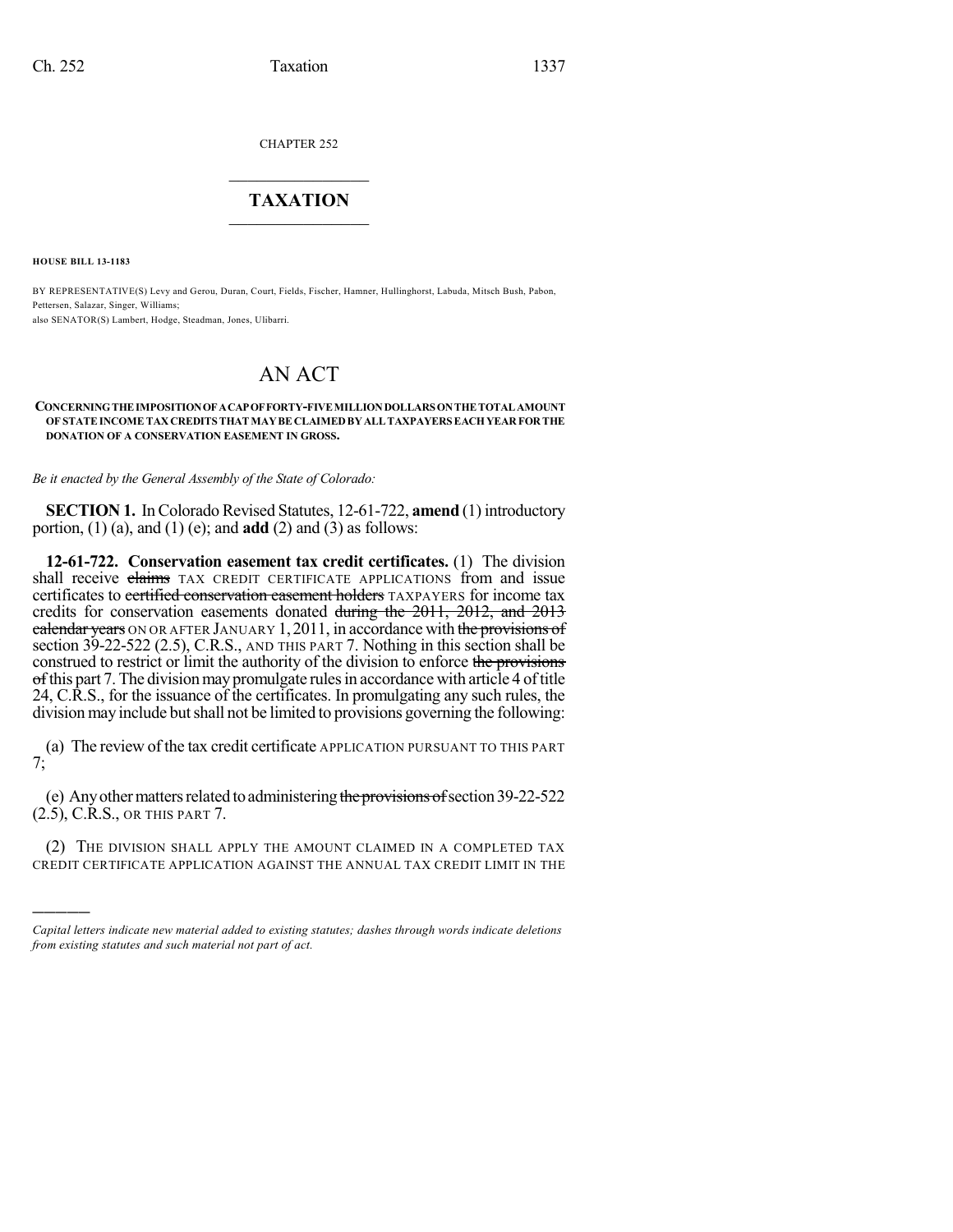## 1338 Taxation Ch. 252

ORDER THAT COMPLETED APPLICATIONS ARE RECEIVED.THE DIVISION SHALL APPLY CLAIMED TAX CREDIT AMOUNTS THAT EXCEED THE ANNUAL LIMIT IN ANY YEAR AGAINST THE LIMIT FOR THE NEXT AVAILABLE YEAR AND ISSUE TAX CREDIT CERTIFICATES FOR USE IN THE YEAR IN WHICH THE AMOUNT WAS APPLIED TO THE ANNUAL LIMIT.

(3) THE DIVISION SHALL NOT ISSUE TAX CREDIT CERTIFICATES THAT IN AGGREGATE EXCEED THE LIMIT SET FORTH IN SECTION 39-22-522 (2.5), C.R.S., DURING A PARTICULAR CALENDAR YEAR.

**SECTION 2.** In Colorado Revised Statutes, 39-22-522, **amend** (2.5) as follows:

**39-22-522. Credit against tax - conservation easements.** (2.5) Notwithstanding any other provision of this section, for income tax years commencing during the 2011, 2012, and 2013 calendar years ON OR AFTER JANUARY 1, 2011, a taxpayer conveying a conservation easement in 2011, 2012, or 2013 and claiming a credit pursuant to this section shall, in addition to any other requirements of this section, submit a claim for the credit to the division of real estate in the department ofregulatory agencies. The division shall issue a certificate for the claims received in the order submitted. After certificates have been issued for credits that exceed an aggregate of twenty-two million dollars for all taxpayers for income tax years commencing in each of the 2011 and 2012 calendar years, and thirty-four million dollars for each income tax year commencing in the 2013 calendar year, AND FORTY-FIVE MILLION DOLLARS FOR EACH CALENDAR YEAR THEREAFTER, any claims that exceed the amount allowed for a specified calendar year shall be placed on a wait list in the order submitted and a certificate shall be issued for use of the credit in  $2012$  or  $2013$  THE NEXT YEAR FOR WHICH THE DIVISION HAS NOT ISSUED CREDIT CERTIFICATES IN EXCESS OF THE AMOUNTS SPECIFIED IN THIS SUBSECTION (2.5); EXCEPT THAT NO MORE THAN FIFTEEN MILLION DOLLARS IN CLAIMS SHALL BE PLACED ON THE WAIT LIST IN ANY GIVEN CALENDAR YEAR. The division shall not issue credit certificates that exceed twenty-two million dollars for each income tax year commencing in EACH OF the 2011 and 2012 calendar years, and thirty-four million dollars for each income tax year commencing in the 2013 calendar year, AND FORTY-FIVE MILLION DOLLARS FOR EACH CALENDAR YEAR THEREAFTER. No claim for a credit shall be IS allowed for any income tax year commencing during the 2011, 2012, or 2013 calendar years ON OR AFTER JANUARY 1, 2011, unless a certificate has been issued by the division. The right to claim the credit shall be IS vested in the taxpayer at the time a credit certificate is issued. The division may promulgate rules in accordance with article 4 of title 24, C.R.S., for the issuance of certificates in accordance with this subsection (2.5).

**SECTION 3. Act subject to petition - effective date.** This act takes effect at 12:01 a.m. on the day following the expiration of the ninety-day period after final adjournment ofthe general assembly (August 7, 2013, if adjournmentsine die is on May 8, 2013); except that, if a referendum petition is filed pursuant to section 1 (3) of article V of the state constitution against this act or an item, section, or part of this act within such period, then the act, item, section, or part will not take effect